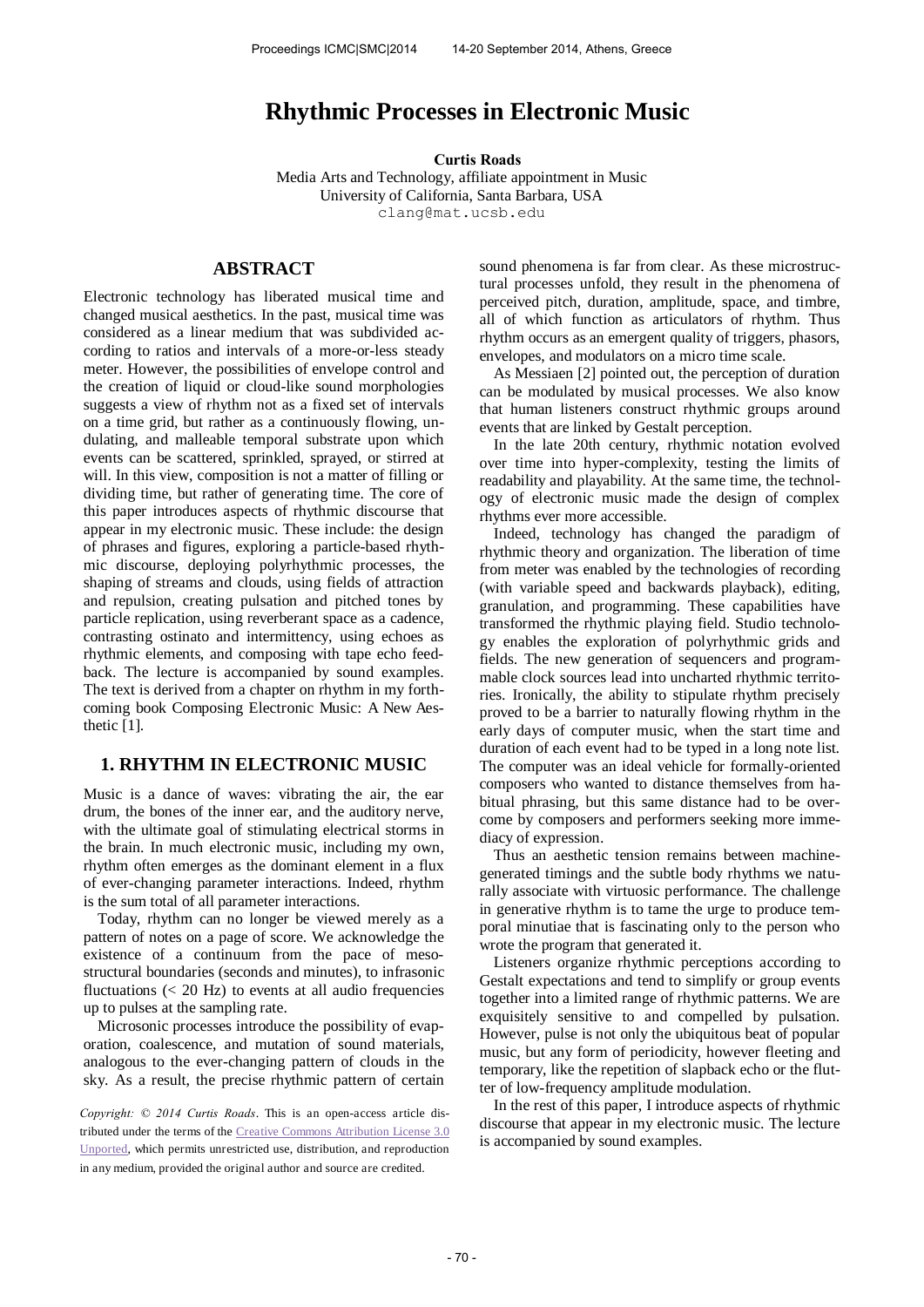### **2. DESIGN OF PHRASES AND FIGURES**

Rhythmic organization in my music often begins with a performance in studio using synthesis (e.g., pulsar synthesis, frequency modulation, etc.) or processing (e.g., granulation, tape echo feedback, pitch-shifted sample playback, etc.) and some kind of gestural interaction (using a musical keyboard, mouse, sliders, knobs, etc). Rhythmic behavior is already specific in this initial stage, as it is part of the conception. The result is a set of sound files of varying lengths. Following this initial, playful phase, I take a multiscale approach to organization. This involves detailed editing at the lowest levels of sound structure, but at any time I can intervene on higher levels of structure, rearranging meso structures or generating new sound material. The goal in the early stages is design of phrase organization. Many phrases are structured around figures–rhythmic patterns consisting of discrete events. The figures often have a distinct morphology of beginning, middle, and end lasting several seconds.

However, and this is important, I also sculpt meaningful phrases even in a continuous cloud, where there are no discrete events per se before I begin editing. (See the discussion of streams and clouds below)

For me, Clang-tint (1994) was a breakthrough in terms of phrase design. A commission from the Japanese Ministry of Culture and the Kunitachi College of Music, Clang-tint exists in three parts. The first part, Purity, opens with a slow and deliberate keyboard performance using the Bohlen-Pierce scale. This performance, which is not aligned to a regular pulse, was prepared by a long period of experimentation with the melodic and harmonic possibilities of this scale. After this performance, at 2:49 sustained undulating sine waves enter the scene. Certain sounds tremolo, fluttering at 7 Hz. At 4:47 echoing rhythms begin with repetitions at 400 ms. The finale features a long sustained tone with pitch bend, arching over 50 seconds. The second part, Organic, opens with a pulsar cloud, leading to an explosive crescendo with many different percussion timbres. Subsequent phrases feature sustained tones that build to a rapid-fire release followed by another sustained texture. Pulsations weave in and out. The pulsation slows at 1:28-1:41, breaking open a sustained ocean sound. Several pulsar pulsations begin again at different tempi. This is followed by a slow phrase with pulses every 4 seconds. Another sustained tone builds to the final explosive crescendo. The third part, Filth, opens with a high impact percussive tone. The rhythmic organization is again based on phrases, with long "straining" tones (like stretching a rubber band before it breaks) leading to crescendi with many clicking and snapping impulses, leading to a continuous noise texture punctuated by percussive hits. The textures fade to a low-intensity noise cloud lasting 20 seconds. A tone appears, punctuated by burning ember-like sounds. The finale consists of three widely-spaced percussive hits in reverberation, one 7.8 seconds after the first and the final hit 10.1 seconds after the second.

Meso structure is also the focus in Volt air (2003), a four-part exploration of a granular synthesis texture. Part 1, with its electronic woodblock-like sound palette, explores short-term pulsation as a means of forward motion. A rhythmic signature of the piece is the frequent double articulation of a single impulse. Another characteristic is the use of short flutters like 8 impulses in 300 ms, but also dozens of short pulse bursts (less than 10 pulses) in the 6-10 Hz range. Accelerations and decelerations of pulse trains are common. Silent intervals sometimes punctuate the phrases. Part 2 uses the same sound palette. This rhythmically complicated piece involves both pulsation but also continuous transformations such as in the middle section (1:10-1:48), which is based on continuous tape echo feedback. Part 3 opens with a long (55 seconds) sustained crescendo that builds toward an anticlimax. Following this, the form is designed as a set of six climaxes over the subsequent 1 minute and 20 seconds. I am most pleased with the irregular phrase between 1:57 and 2:03, which intermingles several pulsation frequencies. Part 4 features pulsations at different frequencies, interspersed with continuous tones. The climax of a phrase is often a breakup of a continuous texture into a sparse sprinkling of percussive impulses. Between 1:06 and 1:14 I invoke one of my most beloved clichés of electronic rhythm: the exponentially decelerating pulsation.

### **3. PARTICLE-BASED RHYTHM**

Most of my works, with the exception of Clang-tint (1994), explore a particle-based rhythmic discourse. Microsonic processes can unfold as a more-or-less continuous granulation, a sparse pulsation, or by means of a manual practice of detailed assembly of micro-rhythmic figures or micro-montage. One characteristic figure is a high density spray or "avalanche" of particles, which creates a rattling or hissing sound, depending on the spectrum of the particles. As a cadential gesture at the end of a phrase, such an avalanche has the function of releasing accumulated energy, like letting off steam. (See the description of Sonal atoms below.)

### **4. POLYRHYTHMIC PROCESSES**

I am interested in Varèse-inspired rhythmic processes in which independent strands align at critical mesostructural boundaries. An example is Always (2013), which features polyrhythmic processes on multiple time scales. Due to this work's initial construction, as a real-time combination of six stereo sound files played simultaneously from a sampler on ten keys (with pitch-shifting according to each key, totaling 120 tracks), Always is especially complicated from the standpoint of rhythm. The work is divided in two sections. The first section is dissipative. The second section is fast-paced and scintillating, characterized by thousands of clicks and hissing grains underpinned by a lively melodic/bass line.

Pacing is critical. Much of my music consists of rapidfire rhythmic processes on multiple time scales–a high rate of information density. This is also why many of my works tend to be short and concentrated. This rate of information density becomes tiresome if it is extended for too long without a break. Thus in high-velocity works like Touche pas (2009) the second half of the composition process consisted of slowing down an initial granula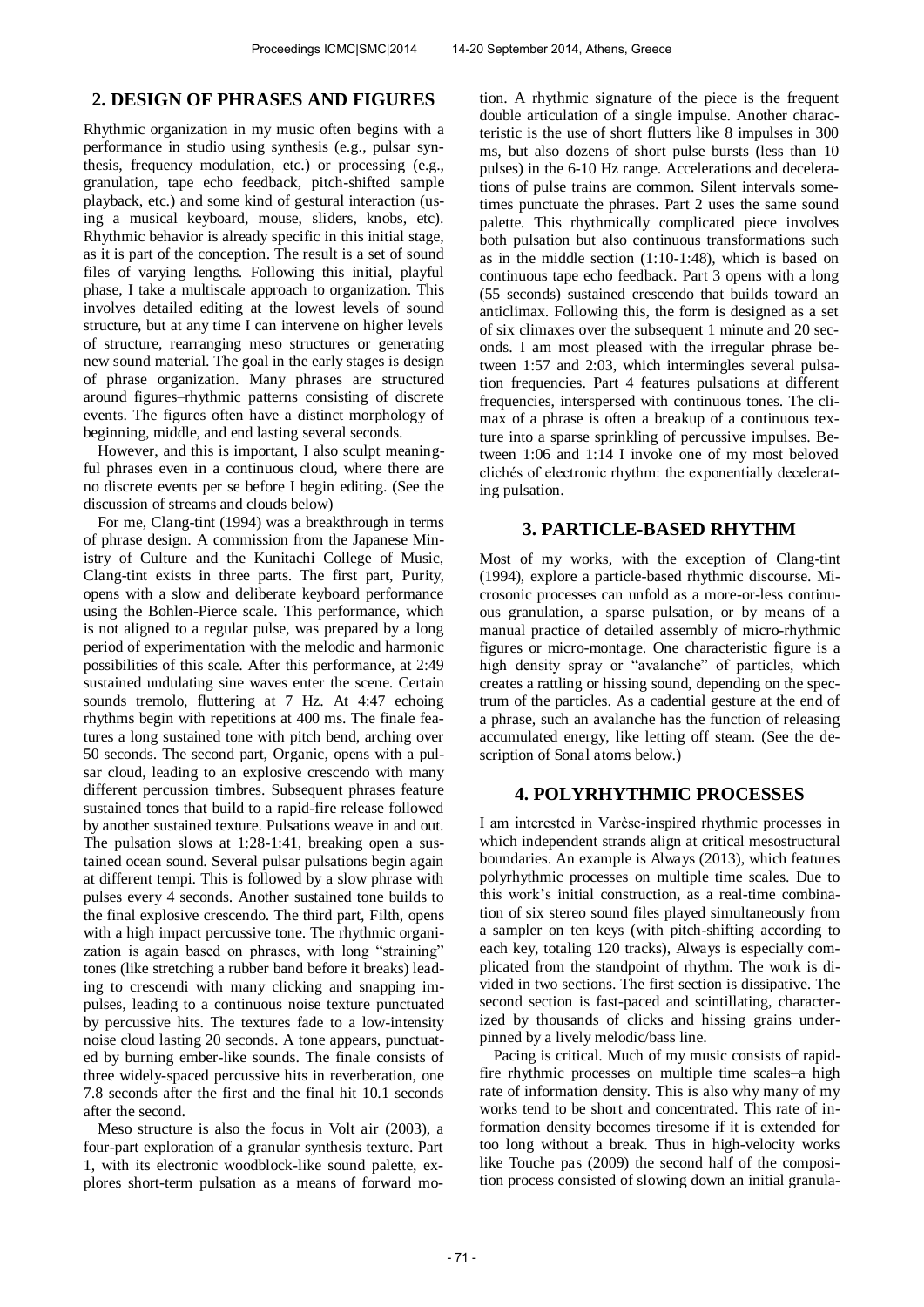tion. This meant selecting phrases and transposing them down in pitch (by an octave, for example) and speed, then inserting reverberation cadences and pauses to make the work breath in between the fireworks.

# **5. SHAPING STREAMS AND CLOUDS**

Exploring the new musical resource of streams and clouds of grains is central to my practice. At the core of these processes is an engine for grain emission. The valves that regulate the rate of granular flow are central. These control the number of streams and the granular density of the streams. In effect, they control the microrhythm of the granular emission as it is being generated in real time.

Once these textures have been recorded as sound files, as a rhythmic tactic, I seek to articulate meso-structural highlights within the granular flow. Through microediting I create internal fluctuations and accents of individual grains that sometimes sound like the crackling of a wood fire, except that the crackles are composed precisely to articulate the unfolding of meso-structural processes. I shape the continuous clouds with pitch bending curves to obtain an effect of speeding up or slowing down. I also vary the grain durations over time, which has the effect of moving back and forth between pitch and noise. I often apply envelopes that lead to forceful accents. Indeed, I seek clear articulation of accents. However, accents are not always important structural boundaries; there can be a strong accent within a phrase merely as a point of articulation, not just at the beginning and end of a meso-structural boundary.

In terms of finally understanding how to organize granular materials, Half-life (1999) was a breakthrough composition [3]. This is when I began to learn how to compose with stream and cloud morphologies. For example, the second part of Half-life, called Granules was spawned by a single real-time granulation of a file created by pulsar synthesis. I extensively edited and rearranged this texture over a period of months with a goal of maintaining the illusion that the end result could have somehow been generated in real time, with no pauses. The macro structure of Granules is a slow dissipation of energy, bubbling down to the depths, proceeding inexorably to a sputtering end.

Like Half-life, Tenth vortex (2001) was originally a real-time granulation of a pulsar synthesis file. It unfolds as a continuous cloud texture, characterized rhythmically by expressive undulations, spectral fluctuations, and accents rather than a series of discrete events. Meso structure is often articulated by spectral processes that unfold over several seconds, such as a bandwidth widening induced by shrinking the grain durations (Roads 2001b). This has the effect of dissolving a pitched texture into a noise texture. Since this unfolds over several seconds it articulates a phrase.

Eleventh vortex (2001) opens with a 4 Hz pulse that eventually dissolves into an irregular granulation. Rhythmically, the Eleventh vortex is a play of oppositions between continuous granulation and pulsating sequences. These pulsations often appear at the end of phrase boundaries or as a penultimate gesture before an ending fadeout as in the finale.

Sculptor (2001) derives from a driving percussion track sent to me by Tortoise drummer John McEntire. I granulated this track into a continuous cloud, turning it into a flow of undulations, spectral fluctuations, and accents. The individual grains reveal themselves only in the end when they form a rapid rhythmic pattern.

Fluxon (2002) is a continuous granulation of a sample of rolling marbles marked by undulations, spectral fluctuations, and accents, combined with fluttering amplitude modulations in the 14-18 Hz range. The jittering cloud form articulates the central theme of pitch bending towards local climaxes.

The three movements of Never (2010) are similarly outcomes of continuous granulation, marked by undulations, spectral fluctuations, and accents. The granulation is regularly broken up into high-velocity particle figures. A bass line serves as a rhythmic counterpoint to the granular figures.

# **6. FIELDS OF ATTRACTION AND RE-PULSION**

In several works, including Half-life, part 1 (1998), and Part 2 of Clang-tint (1994) I set up gravitational fields of attraction and repulsion. An attractive field serves as a magnet for a dense avalanche, that is, a micromontage of dozens of discrete events. A repulsive field disperses events to create a rhythmically sparse texture.

# **7. CREATING PULSATION AND PITCHED TONES BY PARTICLE REPLICATION**

In this music, both pulsation (at infrasonic frequencies) and tone formation (at audio frequencies) are emergent qualities of particle repetition. Thus, although the compositions as a whole are rarely aligned to a meter, within a piece I create metric figures on multiple time scales including the audio time scale. For example, in the first part of Half-life (1999) called Sonal atoms, the pitched phrase at 2:18 was created by replicating grains at audio rates to form tones. Most of this piece contrasts long clouds of more-or-less continuous granular noise, punctuated by discrete rhythmic figures (using individual grains), such as bursts of grain repetitions in the 7-14 Hz range. The work makes explicit use of individual pinpoints grains as accents. Silent gaps of up to 1.65 seconds appear in the middle, gradually increasing granular density beginning at 1:45. A first avalanche of short grains is centered at 2:02, followed by low-level pulsation interrupted by sharp isolated impulses and a return to noisy granulation. The pitched phrase at 2:18 was created by replicating grains at audio rates to form tones. In the final minute of the piece, phrases often conclude with grain avalanches that fade away with pulsation. The finale consists of an accelerando with a phrase repeated five times speeding up that ends in an explosive granular avalanche. The finishing gesture is a decaying pulse train at 10 Hz.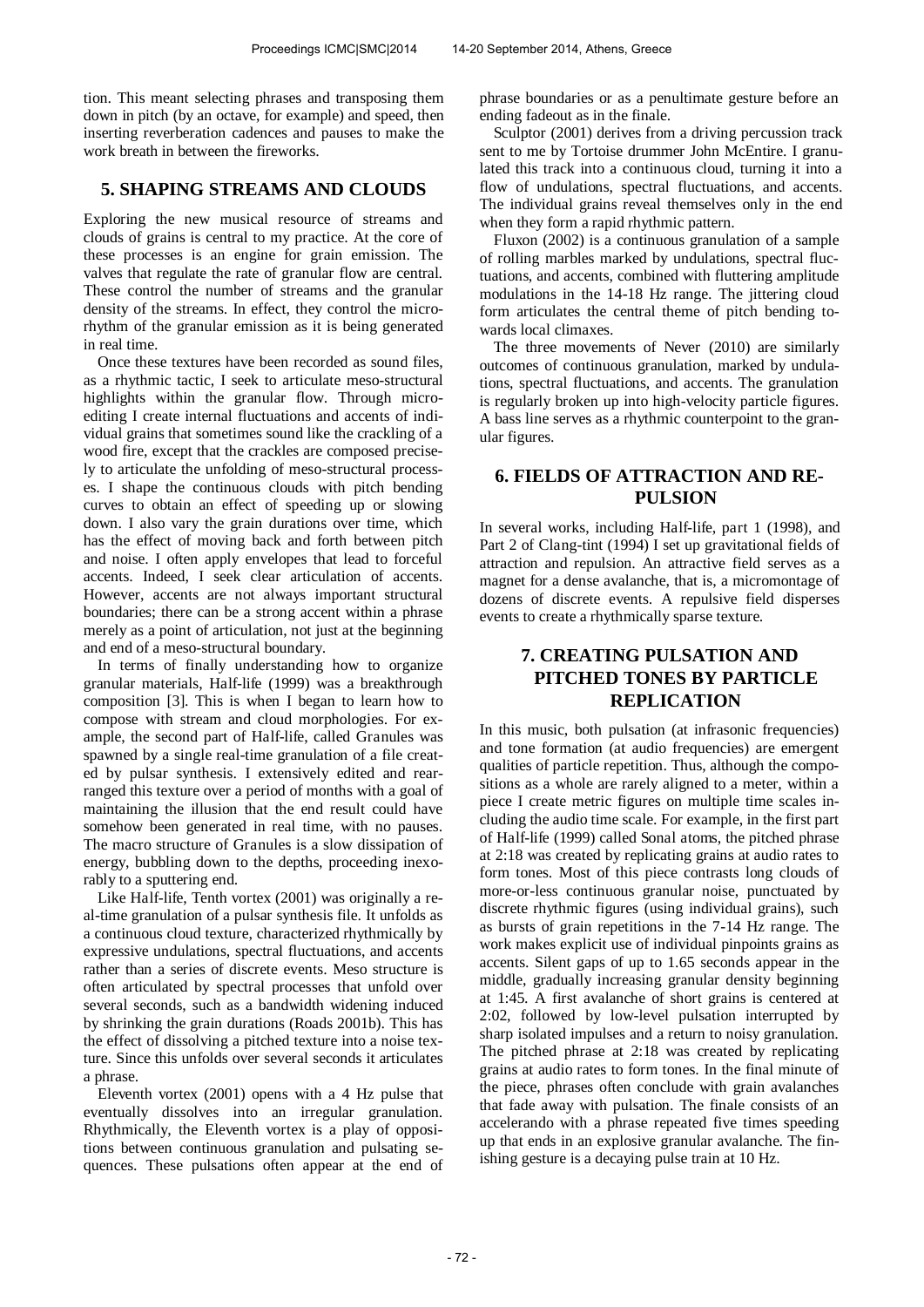#### **8. REVERBERATION AS A CADENCE**

A phrase that ends with a long reverberation pause is typical in several recent works, including Epicurus. The tripartite form of Epicurus determined its rhythmic structure. The opening section is high velocity and animated. This is followed by a slow section, succeeded by a grand finale. All three sections transpire in the space of just 3 minutes and 6 seconds. The 18-second opening introduces all the elements of the piece: sharp impulses, lowamplitude granulation, replicated particle patterns, and long (10-second) reverberation cadences. The next 20 seconds form a continuous granulation that is finally broken up at a pattern of particle replications (37.5 to 40 seconds). The second, slow section starts at 1:22.5. The finale, starting at 2:03 deals with long reverberated decays ranging from 5.7 seconds to a long 16.8 seconds.

The reverberations are often compound sounds, what I call reverberation chords consisting of several pitchshifted copies of the same reverberation cloud. Reverberation is usually noisy and has no pitch, but it can be induced to have latent pitch. As Natasha Barrett [4] observed, latent pitch can be articulated by sequential contrast:

Pitch content becomes perceptually evident when a *composer applies methods of "sequencing"…When*  articulating a single [sound object], the sound may appear to contain little in the way of pitch. When articulating a series of [sound objects] in succession, one compares discrete articulations and detects differ*ences of pitch or tessitura…In* Earth Haze, water droplets have been sequenced in this manner to expose a pitch contour.

In a similar manner, my piece Touche pas (2009), features sequences of unpitched impulsive sounds in which each successive sound is pitch-shifted by a perfect fifth. Shifting unpitched noise sounds like cymbals can bring out an impression of pitch as the intervals between certain resonances become apparent.



**Figure 1**. Superimposition of pitch-shifted reverberation tails form a reverberation chord. The middle graph is shifted down an octave, so it lasts twice as long as the top graph. The bottom graph is pitch shifted two octaves down, so it is four times as long.

Another means of articulating latent pitch is by additive superposition of pitch-shifted noises to articulate "noisechords." For example, in my composition Modulude (2013) I superposed multiple pitch-shifted reverberation tails (which individually sound like colored noises) to create tuned reverberation chords (see Figure 1).

The ambiguous zone of latent pitch is deeply fertile ground for experimentation. It shows again how a sound's perceived structural function depends on its musical context. For certain sounds, whether the sound is perceived as a noise or a pitch depends on its setting.

A related technique that appears in Epicurus is the explicit introduction of pitched tones to imbue a harmonic shimmer to a reverberant cadence.

## **9. OSTINATO AND INTERMITTANCY**

I am interested in the tension between repetition and interruption, between ostinato and intermittency. For example, Pictor alpha (2003) is a loop-based composition, a repeating theme-and-variations form with a repeating pulsar at 8 Hz as a central rhythmic figure, around which many other pulsations speed up and slow down. The loops are rarely perfect; rather, they are slightly "off" in timing or directly spliced into to break the regularity of the ostinato. Another rhythmic motif is a 13 Hz pulsation. A pivotal point around 2:14 sees the 8 Hz pulses sustain and then explode. At 2:42 the rhythm splits into two contrapuntal streams. The finish is a fadeout of pulses at 4 Hz.

By contrast, in Half-life (1999), I wanted to shift the musical discourse away from continuous, stationary, and homogenous signals (such as pitched tones) to intermittent, nonstationary and heterogeneous emissions (pulses, grains, and noise bands). Thus the sound universe of Sonal atoms is a concentrate of punctiform transients, fluttering tones, and broadband noise textures. Only a few stable pitches appear as the epiphenomena of particle replications.

## **10. ECHOES AS RHYTHMIC ELEMENTS**

To craft the rhythms of the sonic surface structure in detail requires many editing interventions. A common motive in some of my works is the echoed repetition of impulses at key transition points. While the underlying texture shifts abruptly, these echoes continue the past into the future. This is a signature of Now (2003)–a continuous granulation marked by undulations, spectral fluctuations, and accents. This work is the product of an asynchronous granulation with overlapping large grains, which created a 400 ms echo effect in many parts of the work. The piece is further characterized by sharp drumlike collisions of sound in the opening section (e.g., at 0:07, 0:12.6, 0:17.9, 0:33.1, etc.). I constructed these collisions by cutting off the swell of a granulation cloud (creating a sharp wave edge at the peak of the swell) and splicing it with a sound occurring several seconds before the swell. Over this junction I layered particle streams to create hysteresis-like effects (Figure 2), as if the previous sound was ricocheting or rebounding from the collision.